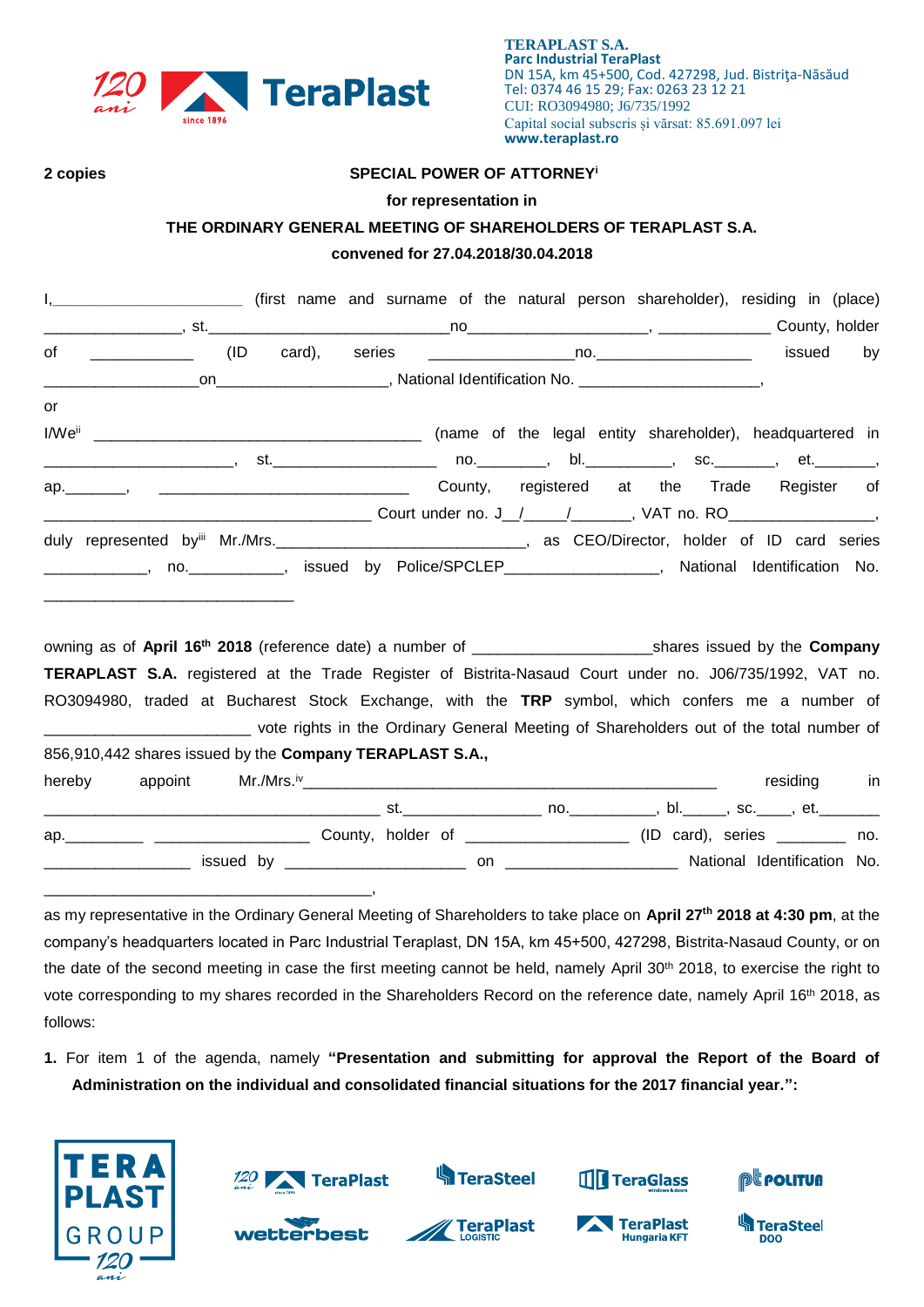

| For | <b>Against</b> | <b>Abstention</b> |
|-----|----------------|-------------------|
|     |                |                   |

**2.** For item 2 of the agenda, namely: **"Presentation of the Report of the financial auditor ERNST & YOUNG ASSURANCE SERVICES S.R.L on the individual and consolidated financial statement for the 2017 financial year.":**

| For | <b>Against</b> | <b>Abstention</b> |
|-----|----------------|-------------------|
|     |                |                   |

**3.** For item 3 of the agenda, namely: **"Presentation and submitting for approval of the stand-alone financial statements for the 2017 financial year, according to the Report of the Board of Directors and the Report of the Company's financial auditor."**

| For | <b>Against</b> | <b>Abstention</b> |
|-----|----------------|-------------------|
|     |                |                   |

**4.** For item 4 of the agenda, namely: **"Approval of the proposal of distribution of the net profit for the 2017 financial year. It is proposes that the net profit for the 2017 financial year to be distributed as follows: Net profit to be distributed: 14.115.945 lei;**

**Legal reserves: 661.151 lei;**

**Dividends distribution: 10.069.404 lei, proposed gross dividend/share being 0.0118 lei;**

**Retained earnings 3.385.390 lei.":**

| For | <b>Against</b> | <b>Abstention</b> |
|-----|----------------|-------------------|
|     |                |                   |

**5.** For item 5 of the agenda, namely: **"Presentation and submitting for approval of the consolidated financial statements for the 2017 financial year, according to the Report of the Board of Directors and the Report of the Company's financial auditor.:"**

| For | <b>Against</b> | <b>Abstention</b> |
|-----|----------------|-------------------|
|     |                |                   |

**6.** For item 6 of the agenda, namely: **"Discharge of the Company's Board of Directors for the 2017 financial year.":**

| For | <b>Against</b> | <b>Abstention</b> |
|-----|----------------|-------------------|
|     |                |                   |

**7.** For item 7 of the agenda, namely: **"Presentation and submitting for approval of the Budget of Revenues** 





wetterbest

**S**TeraSteel

**TeraPlast** 





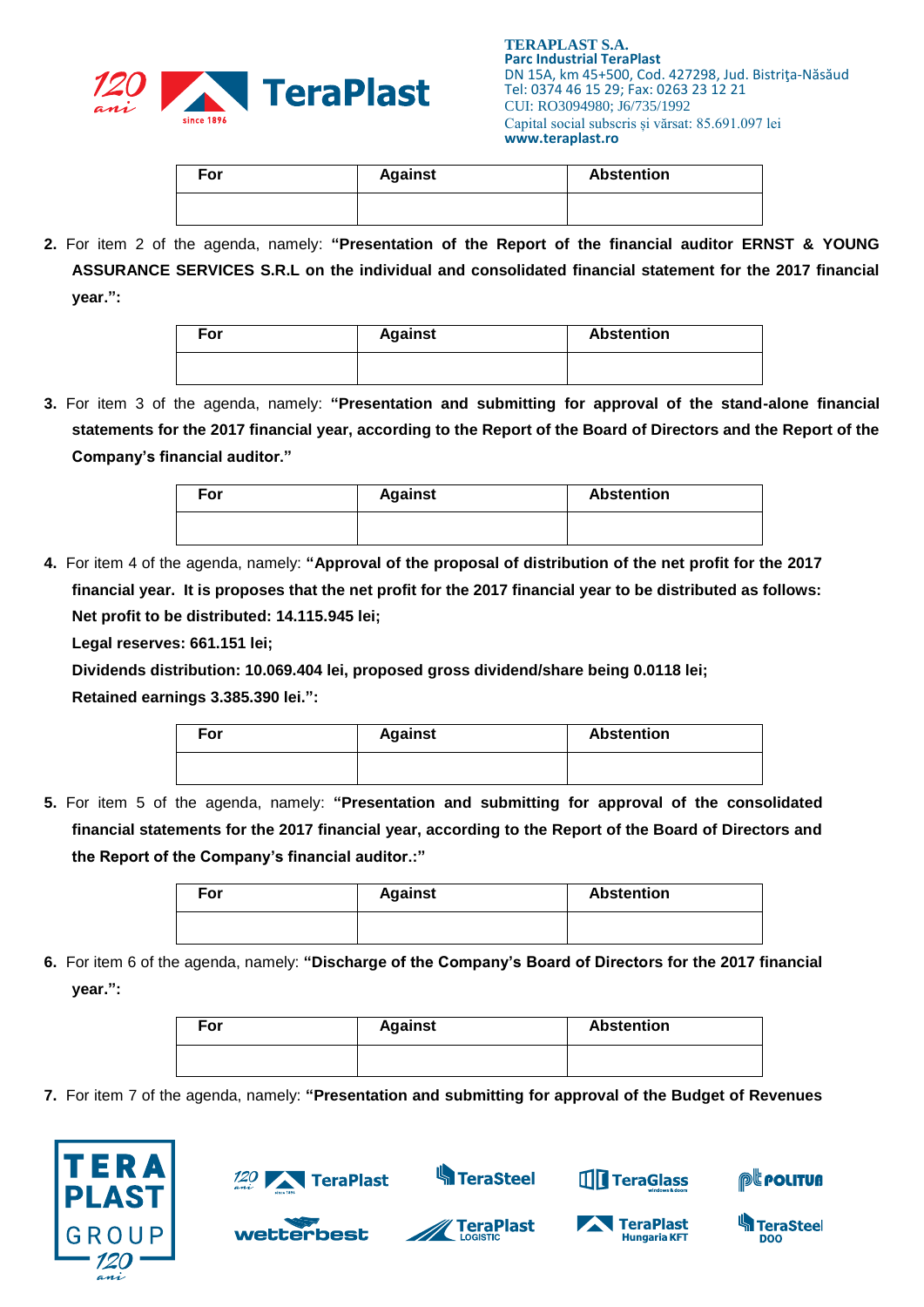

**and Expenses for the 2018 financial year.":**

| For | <b>Against</b> | <b>Abstention</b> |
|-----|----------------|-------------------|
|     |                |                   |

**8.** For item 8 of the agenda, namely: **"Presentation and submitting for approval of the Investment Program for the 2018 financial year.:"**

| For | <b>Against</b> | <b>Abstention</b> |
|-----|----------------|-------------------|
|     |                |                   |

**9.** For item 9 of the agenda, namely: **"Establishing the remuneration level of the members of the Board of Directors for the current year. The remuneration thus established shall remain valid until the next ordinary general meeting approving the amount of the administrators' remuneration.":**

| For | <b>Against</b> | <b>Abstention</b> |
|-----|----------------|-------------------|
|     |                |                   |

**10.** For item 10 of the agenda, namely: **"Approving the payment to the Company's Board of Directors of a difference of indemnity resulting from the monthly indexation of 19.9% of the gross remuneration established by the administration contract for the period between 01.01.2018 and the date of the ordinary general meeting approving the amount of the administrators' 2018, so as to ensure to administrators, for the period in question, the same level of net indemnities as before the entry into force of GEO no. 79/2017 for amending and completing the Law no. 227/2015 regarding the Fiscal Code.":**

| For | <b>Against</b> | <b>Abstention</b> |
|-----|----------------|-------------------|
|     |                |                   |

**11.** For item 11 of the agenda, namely: **"To elect an independent member for the Audit Committee, for a mandate equal to that of the Board of Directors in accordance with Article 2 (12) (A) of Title I, Chapter I, Law 162/2017 and Article 65 of Title I, Chapter IX, Law 162/2017;":**

| For | <b>Against</b> | <b>Abstention</b> |
|-----|----------------|-------------------|
|     |                |                   |

**12.**For item 12 of the agenda, namely: **" To establish the registration date when the shareholders affected by the decisions adopted by the Ordinary General Meeting of Shareholders shall be identified. The Board of Directors suggests the date of June 11th 2018.":**



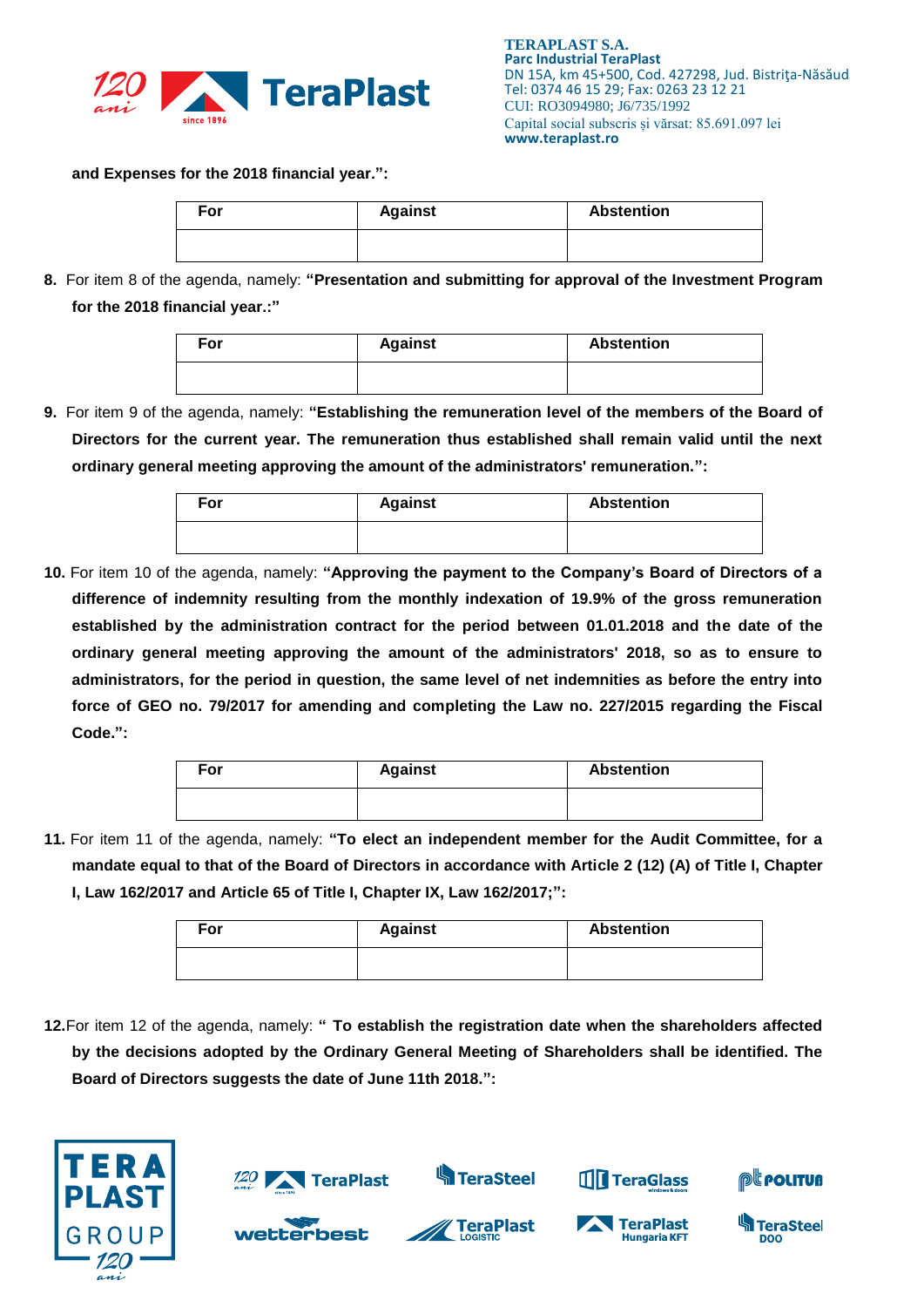

| For | <b>Against</b> | <b>Abstention</b> |
|-----|----------------|-------------------|
|     |                |                   |

**13.**For item 13 of the agenda, namely: **"To approve the date of June 08th 2018 as "ex-date", namely the date previous to the registration date when the financial instruments, subject of the decisions of the corporate bodies, are transacted without the rights resulting from such decision, pursuant to Article 2 letter f) of the Regulation no. 6/2009 on the exercise of certain rights of the shareholders within the general meetings of the trading companies, as amended and completed by Regulation no. 13/2014 on the amendment and completion of certain regulations issued by the Security National Board (hereinafter referred to as NSC Regulation no. 6/2009).":**

| For | <b>Against</b> | <b>Abstention</b> |
|-----|----------------|-------------------|
|     |                |                   |

**14.**For item 14 of the agenda, namely: **"Approval of the date June 29th 2018 as payment day, as defined by the art. 2, letter g) of NSC Regulation No. 6/2009 and by art. 129, ind.3, alin 2 of the NSC Regulation no.1/2006 regarding issuers and operations with securities.":**

| For | <b>Against</b> | <b>Abstention</b> |
|-----|----------------|-------------------|
|     |                |                   |

**15.**For item 15 of the agenda, namely: **" Empowering the Board of Directors to fulfill the decisions adopted by the Ordinary General Meeting of Shareholders.":**

| For | <b>Against</b> | <b>Abstention</b> |
|-----|----------------|-------------------|
|     |                |                   |

**16.**For item 16 of the agenda, namely: **" To authorise the Chairman of the Board of Directors, Mr. Dorel Goia, to sign, for and on behalf of all the shareholders present at the meeting, the OGMS Decision":**

| For | <b>Against</b> | <b>Abstention</b> |
|-----|----------------|-------------------|
|     |                |                   |

**17.**For item 17 of the agenda, namely: **"To authorize the company's legal adviser, Mrs. Diana Octavia Bretfelean, holder of ID card series X.B. no. 515915, to do everything that is necessary as to record** 





**wetterbest** 

**S**TeraSteel

**TeraPlast**